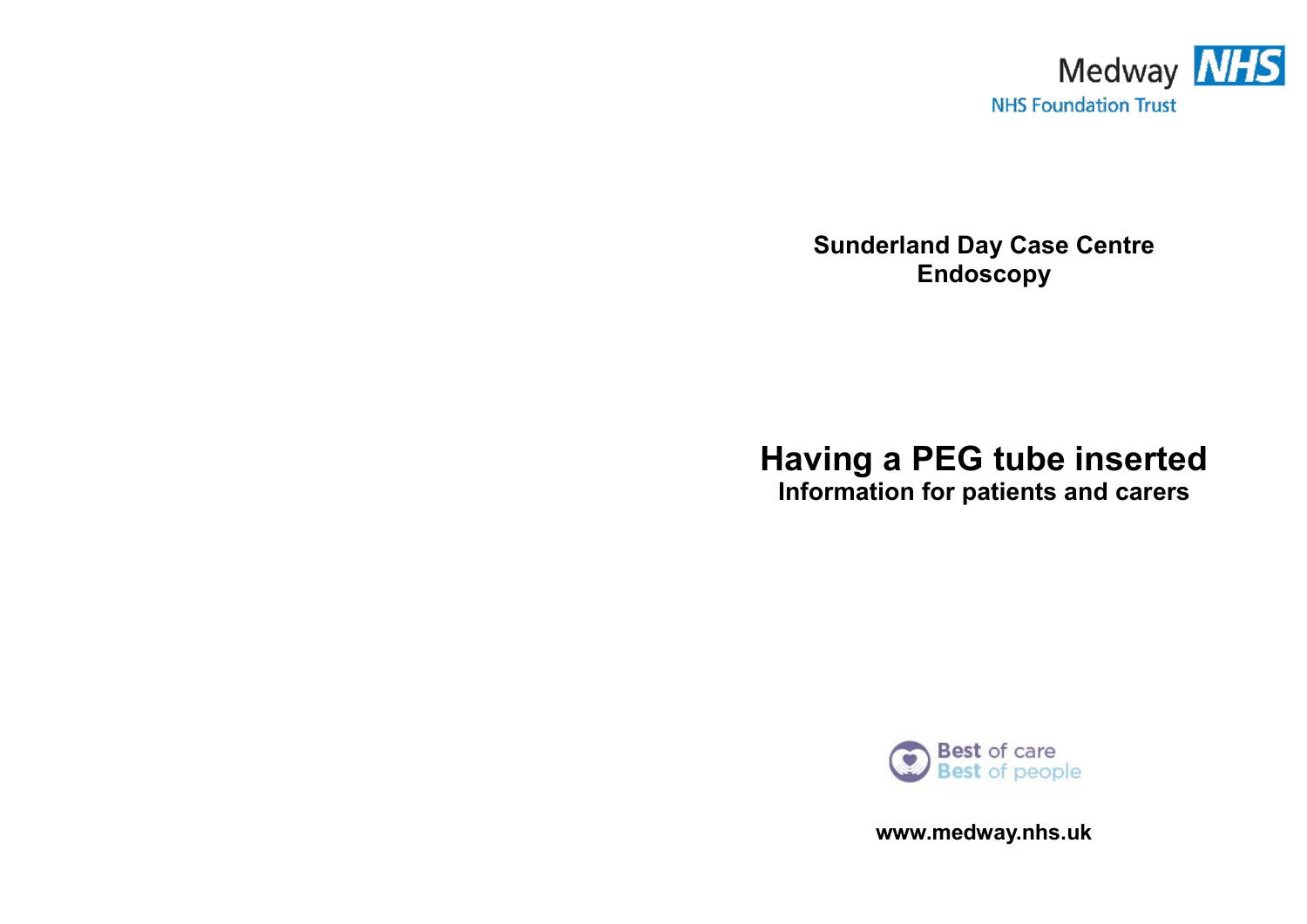# **Checklist**

# **Things to remember before your procedure**

- Read the booklet carefully.
- Fill in the questionnaire and return it in the pre -paid envelope.
- Note appointment date in your diary.
- Nothing to eat for 6 hours before your test. You may however drink water until 2 hours prior to your appointment.
- Please bring a list of medication you are currently taking.
- Transport arrangements made if you are having sedation.

If you wish to discuss any areas of concern, or need more information, in particular to get advice on medication, please contact the Endoscopy Unit on the following telephone number:

> **Telephone Number: 01634 825027/5028**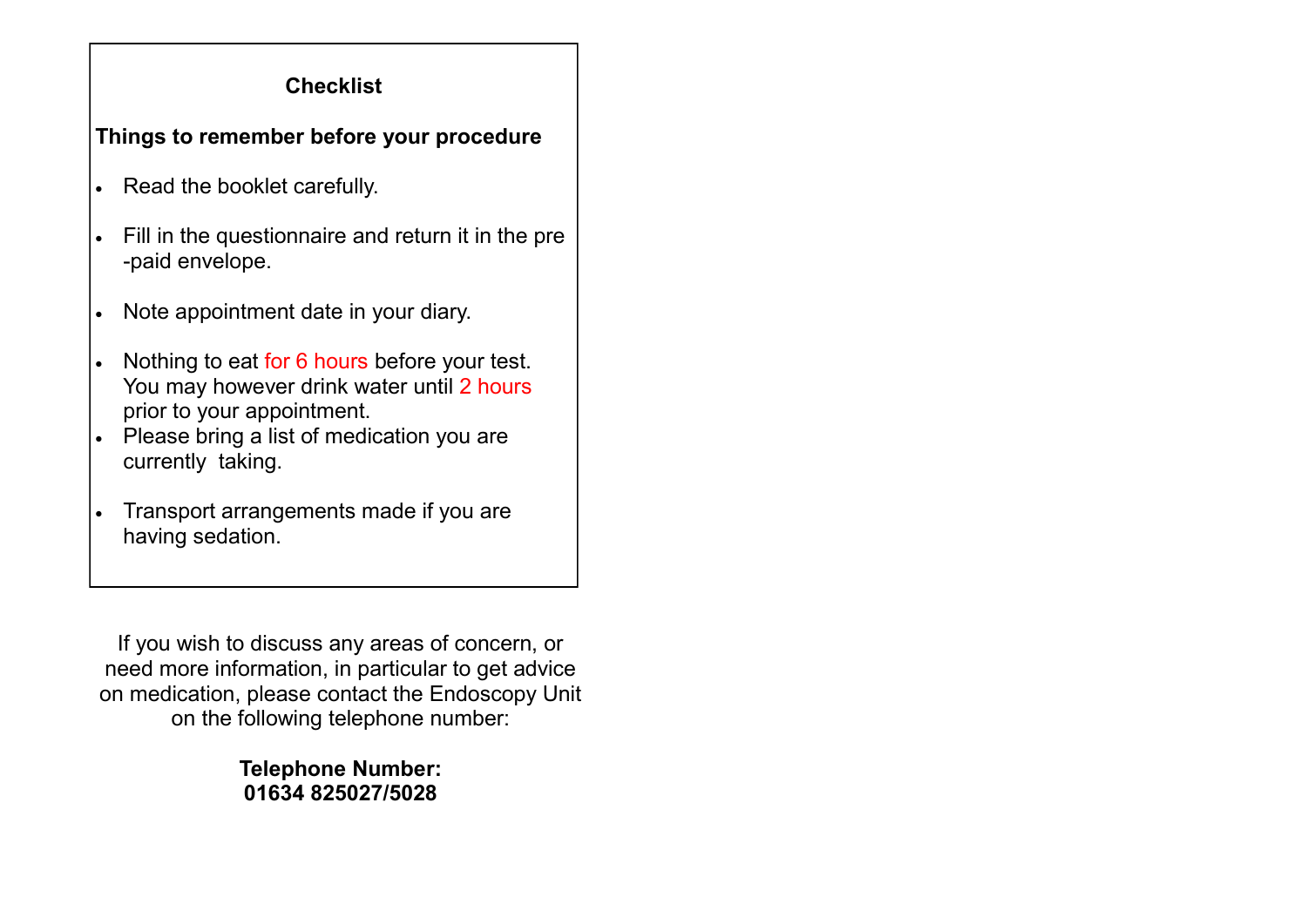

# **Contents**

| What is a PEG?                        | 4 |
|---------------------------------------|---|
| What does PEG stand for?              | 4 |
| Why do people need a PEG tube?        | 5 |
| Risk and complications                | 5 |
| The day of the procedure              | 6 |
| The procedure                         | 6 |
| After the procedure                   | 7 |
| General points to remember            | 8 |
| To contact us before your appointment | 9 |

NEW LEAFLET Date: May 2016 Review Date: May 2018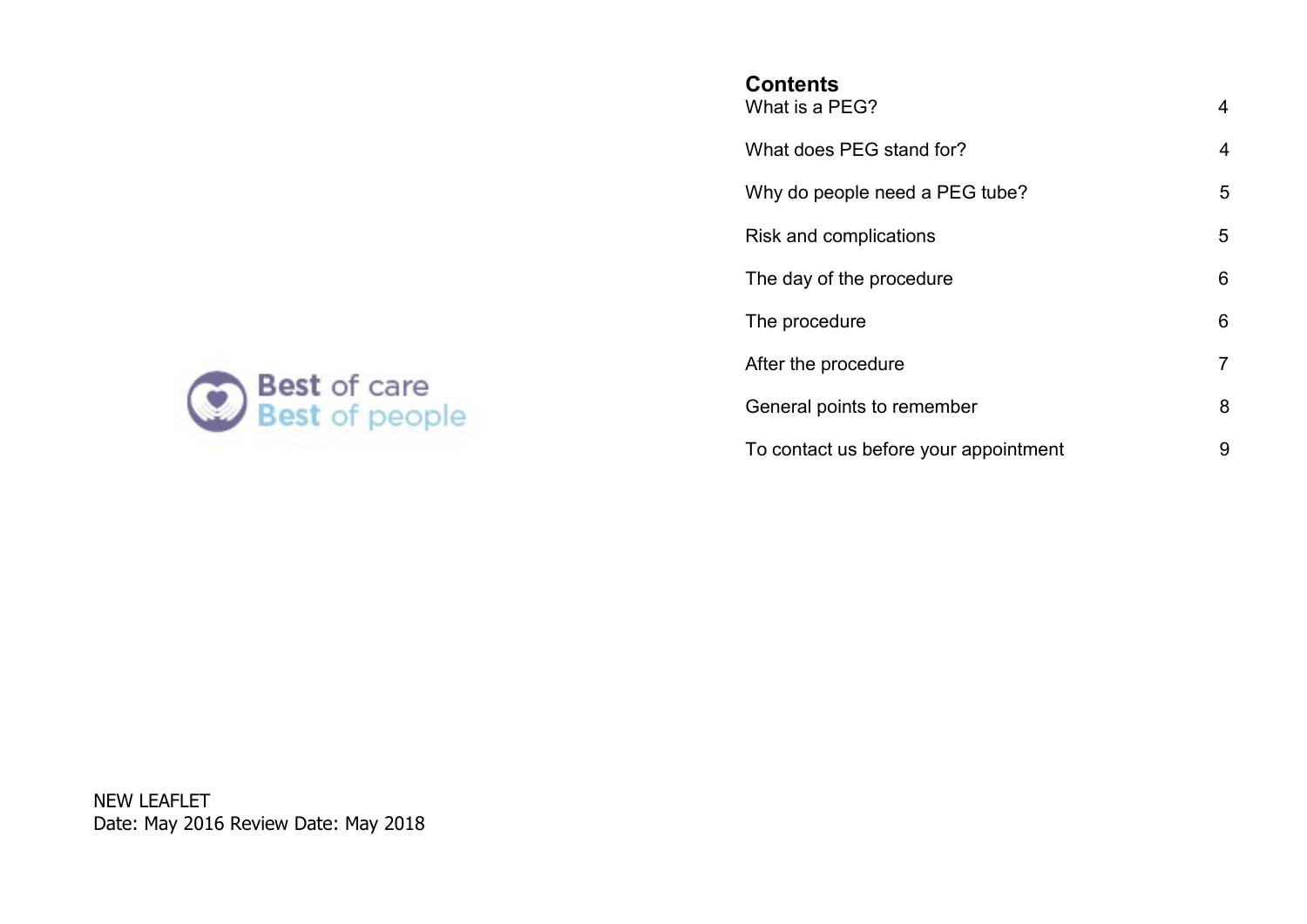# **Introduction**

This booklet has been written for people who are having a PEG tube inserted. We hope it will help you understand the procedure and how its performed. If there is any part of the booklet you do not understand please ask your doctor, nutrition nurse or dietician.

#### **What is a PEG?**

A PEG (Percutaneous Endoscopic Gastroscopy) is a way of introducing food, fluids and medicines directly into the stomach by passing a thin tube through the skin and into the stomach.



## **What does PEG stand for?**

**Percutaneous** is the terminology used for something that is inserted via the skin **Endoscopic** an endoscope is the name for the instrument that is used to carry out the procedure **Gastrostomy** an opening into the stomach

Please telephone the Endoscopy Unit with regards information contained within this leaflet. A member of the nursing team will be glad to advise you.

For all general enquiries please use the following contact details:-

Tel : 01634 825027 OR 01634 825028

Opening Hours:-

Mon - Fri: 07.30am - 06.00pm

However if you need urgent advice out of these hours please contact Medway Maritime Hospital on 01634 830000 and ask for Sunderland Day Case Unit on Ext. 5601

Endoscopy Unit Sunderland Day Case Centre Medway NHS Foundation Trust Windmill Road **Gillingham** Kent ME7 5NY 01634 830000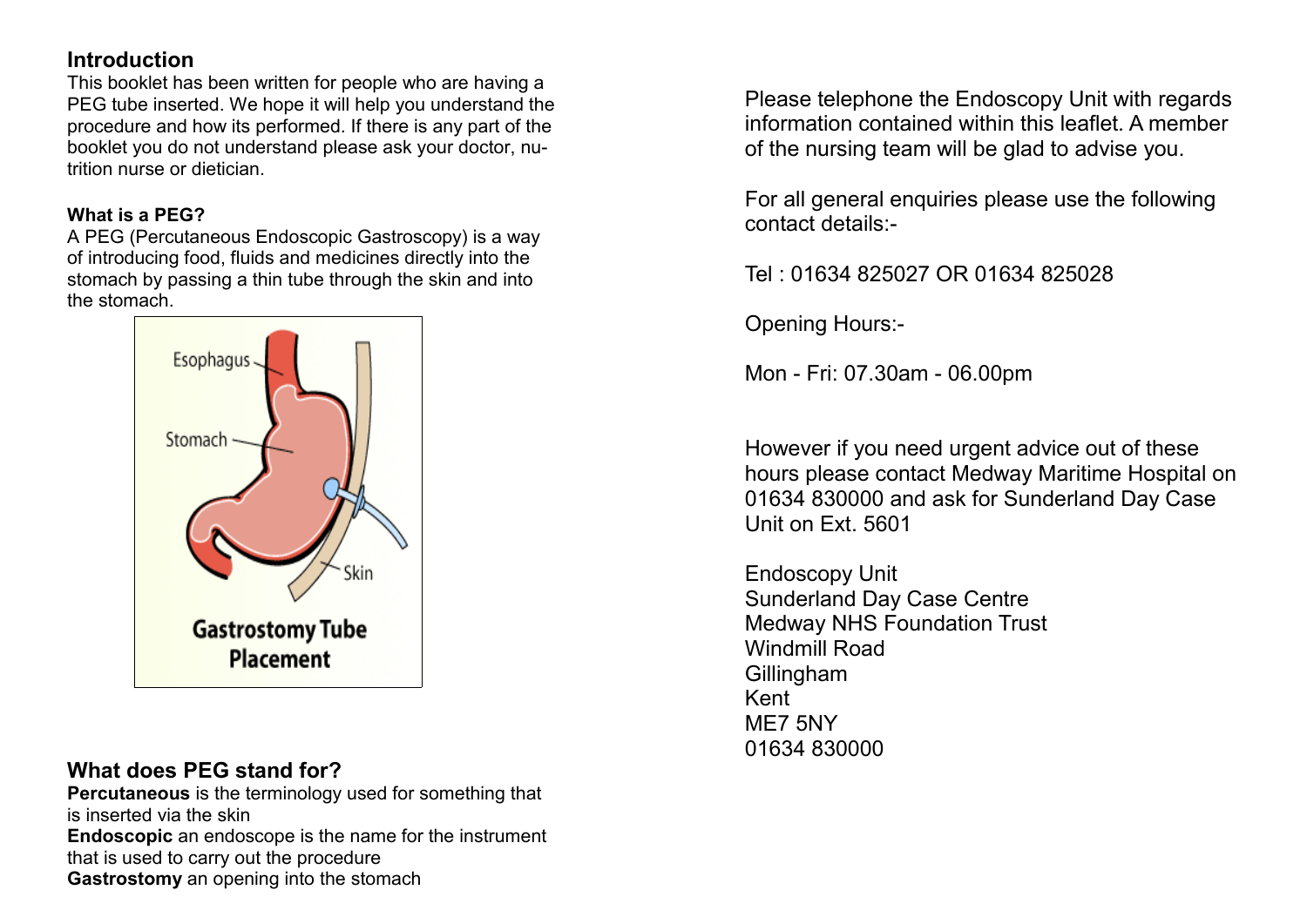## **General Points To Remember**

- If you cannot keep your appointment please notify the department as soon as possible.
- It is our aim for you to be seen and investigated as soon as possible after your arrival. However, the department is sometimes very busy and your procedure may be delayed. Emergency patients will obviously be given priority over less urgent cases.
- The hospital cannot accept any responsibility for loss or damage to personal property when on these premises.
- If you are having sedation, please arrange for a responsible adult to collect you and stay with you overnight.
- Following the procedure, if you have any problems with persistent abdominal pain or bleeding please contact your GP immediately, informing them that you have had an endoscopy.
- If you are unable to contact or speak to your GP, you must go immediately to the Accident & Emergency department.

## **Why do people need a PEG tube?**

A PEG tube bypasses the throat and gullet and can therefore be used for people who have difficulty with swallowing or if there is a risk of the food 'going the wrong way' into the lungs

Although this can also be achieved by passing a thing tube via the nose and into the stomach, for people who need tube feeding for long periods of time, a PEG is more comfortable and easier to manage at home. PEG tubes are also more discreet as they can be tucked away under your clothes therefore, no one need know you have one unless you choose to tell them.

If you suffer from reflux of regurgitation of food or acid, it is important that you realised that this problem will be improved by having a PEG.

PEG feeding will no alter the out come of your underlying disease or condition.

#### **Risks and complications**

Although the procedure is relatively safe and major complications are rare, there are risks involved in passing the endoscope and in making a hole in the stomach. Should there be any major complications it might necessary to carry out an operation.

There is major complication rate of about 3%. This includes:

- Breathing problems either during or after the procedure
- Bleeding
- Bowel perforation
- Inflammation/infection in the abdomen

There is a 0.7-2.1% mortality directly related to PEG placement. Minor complications occur in about 20% of cases and are mostly related to infection around the site of the tube and leakage from the site of the tube.